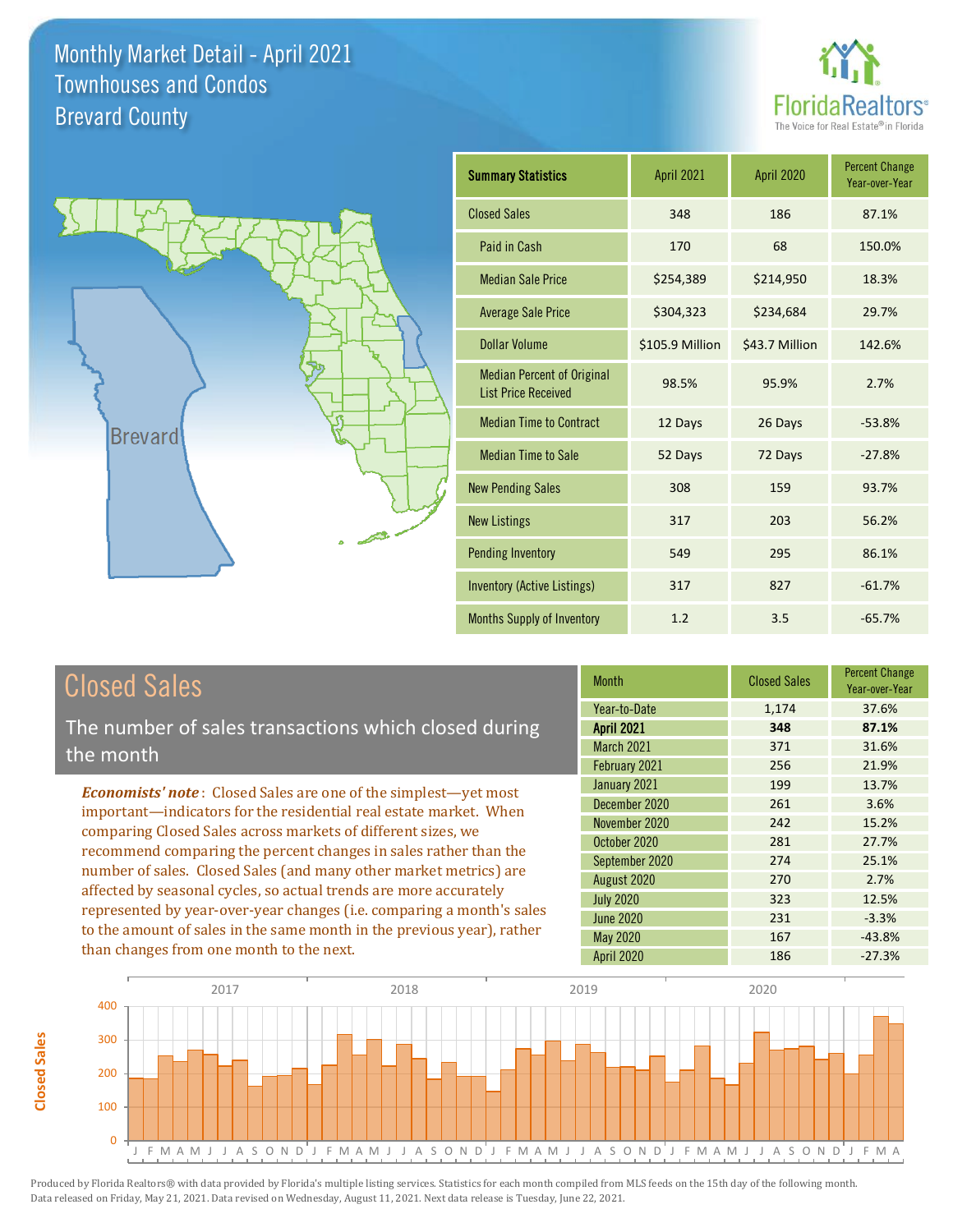

147 20.5%

115 15.0%

| Cash Sales                                                                     | <b>Month</b>      | <b>Cash Sales</b> | <b>Percent Change</b><br>Year-over-Year |
|--------------------------------------------------------------------------------|-------------------|-------------------|-----------------------------------------|
|                                                                                | Year-to-Date      | 577               | 51.8%                                   |
| The number of Closed Sales during the month in which                           | <b>April 2021</b> | 170               | 150.0%                                  |
| buyers exclusively paid in cash                                                | March 2021        | 183               | 35.6%                                   |
|                                                                                | February 2021     | 133               | 49.4%                                   |
|                                                                                | January 2021      | 91                | 3.4%                                    |
|                                                                                | December 2020     | 104               | 16.9%                                   |
| <b>Economists' note:</b> Cash Sales can be a useful indicator of the extent to | November 2020     | 100               | 23.5%                                   |
| which investors are participating in the market. Why? Investors are            | October 2020      | 124               | 19.2%                                   |
| far more likely to have the funds to purchase a home available up front,       | September 2020    | 118               | 55.3%                                   |
| whereas the typical homebuyer requires a mortgage or some other                | August 2020       | 112               | $-8.2%$                                 |

June 2020

July 2020



### Cash Sales as a Percentage of Closed Sales

form of financing. There are, of course, many possible exceptions, so

this statistic should be interpreted with care.

The percentage of Closed Sales during the month which were Cash Sales

*Economists' note* : This statistic is simply another way of viewing Cash Sales. The remaining percentages of Closed Sales (i.e. those not paid fully in cash) each month involved some sort of financing, such as mortgages, owner/seller financing, assumed loans, etc.

| <b>Month</b>      | <b>Percent of Closed</b><br>Sales Paid in Cash | <b>Percent Change</b><br>Year-over-Year |
|-------------------|------------------------------------------------|-----------------------------------------|
| Year-to-Date      | 49.1%                                          | 10.3%                                   |
| <b>April 2021</b> | 48.9%                                          | 33.6%                                   |
| March 2021        | 49.3%                                          | 2.9%                                    |
| February 2021     | 52.0%                                          | 22.6%                                   |
| January 2021      | 45.7%                                          | $-9.1%$                                 |
| December 2020     | 39.8%                                          | 12.7%                                   |
| November 2020     | 41.3%                                          | 7.0%                                    |
| October 2020      | 44.1%                                          | $-6.8%$                                 |
| September 2020    | 43.1%                                          | 24.2%                                   |
| August 2020       | 41.5%                                          | $-10.6%$                                |
| <b>July 2020</b>  | 45.5%                                          | 7.1%                                    |
| <b>June 2020</b>  | 49.8%                                          | 19.1%                                   |
| <b>May 2020</b>   | 44.3%                                          | $-3.9%$                                 |
| <b>April 2020</b> | 36.6%                                          | $-19.2%$                                |

May 2020 74 -46.0%

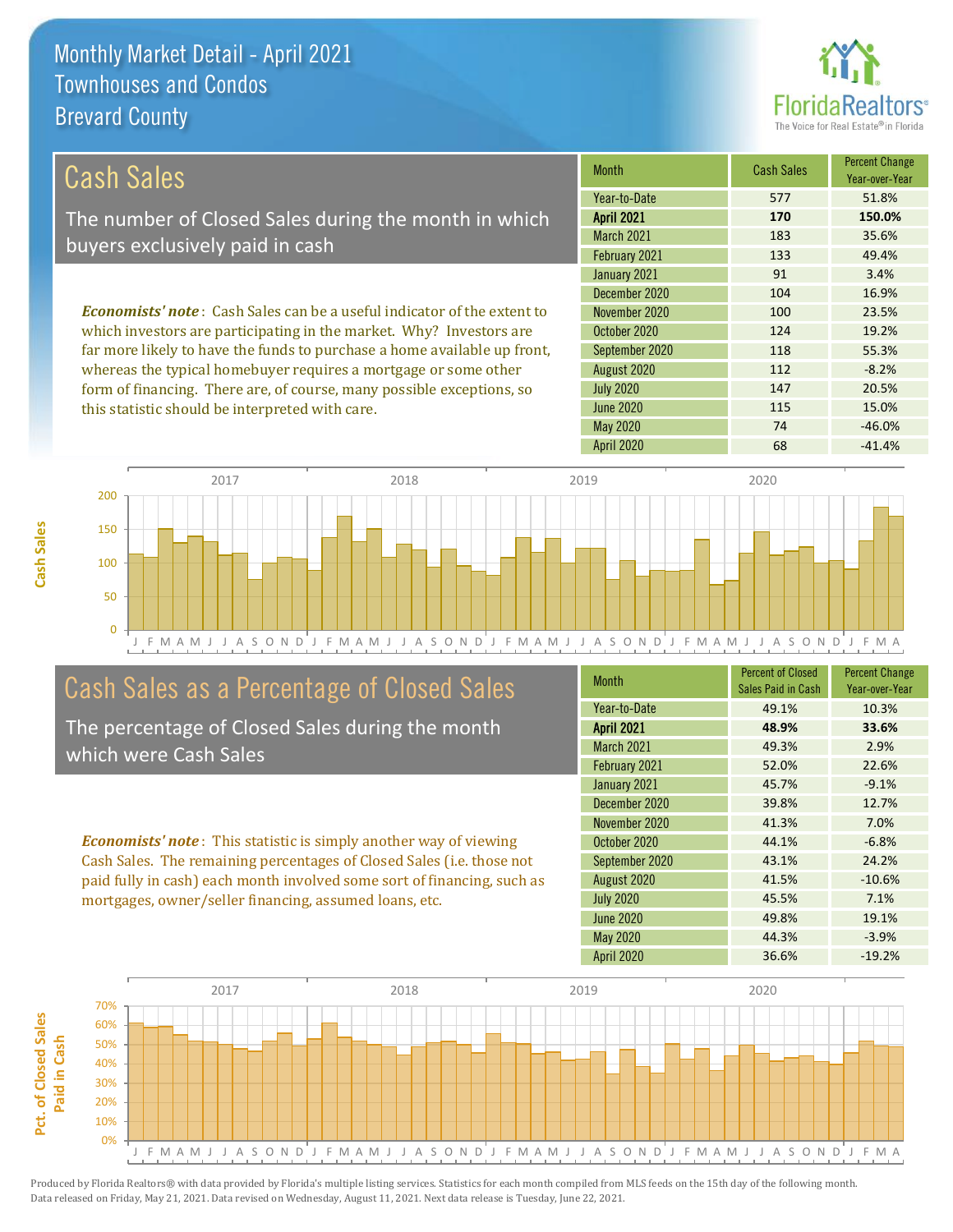

#### Month Median Sale Price Percent Change Year-over-Year April 2021 **\$254,389 18.3%** Year-to-Date \$228,000 15.7% September 2020 \$190,000 -5.0% March 2021 **\$220,000** 7.3% February 2021  $\bigcup$  \$205,000 -2.7% November 2020 **\$236,000** \$236,000 21.0% October 2020 **\$213,000** \$2013,000 15.1% January 2021 **\$225,000** 32.4% December 2020 \$223,000 16.2% August 2020 \$222,750 20.4% July 2020 \$215,000 17.5% June 2020 **\$217,500** \$207,500 May 2020 \$168,000 -10.2% April 2020 \$214,950 23.9% *Economists' note* : Median Sale Price is our preferred summary statistic for price activity because, unlike Average Sale Price, Median Sale Price is not sensitive to high sale prices for small numbers of homes that may not be characteristic of the market area. Keep in mind that median price trends over time are not always solely caused by changes in the general value of local real estate. Median sale price only reflects the values of the homes that *sold* each month, and the mix of the types of homes that sell can change over time. Median Sale Price The median sale price reported for the month (i.e. 50% of sales were above and 50% of sales were below)



### Average Sale Price

The average sale price reported for the month (i.e. total sales in dollars divided by the number of sales)

*Economists' note* : Usually, we prefer Median Sale Price over Average Sale Price as a summary statistic for home prices. However, Average Sale Price does have its uses—particularly when it is analyzed alongside the Median Sale Price. For one, the relative difference between the two statistics can provide some insight into the market for higher-end homes in an area.

| <b>Month</b>      | <b>Average Sale Price</b> | <b>Percent Change</b><br>Year-over-Year |
|-------------------|---------------------------|-----------------------------------------|
| Year-to-Date      | \$275,029                 | 13.5%                                   |
| <b>April 2021</b> | \$304,323                 | 29.7%                                   |
| March 2021        | \$268,124                 | 0.0%                                    |
| February 2021     | \$252,772                 | 2.7%                                    |
| January 2021      | \$265,307                 | 30.1%                                   |
| December 2020     | \$263,143                 | 11.6%                                   |
| November 2020     | \$292,248                 | 27.7%                                   |
| October 2020      | \$260,515                 | 21.3%                                   |
| September 2020    | \$229,411                 | 2.2%                                    |
| August 2020       | \$260,285                 | 18.2%                                   |
| <b>July 2020</b>  | \$262,836                 | 23.5%                                   |
| <b>June 2020</b>  | \$266,487                 | 7.8%                                    |
| <b>May 2020</b>   | \$204,612                 | $-13.4%$                                |
| April 2020        | \$234,684                 | 2.7%                                    |

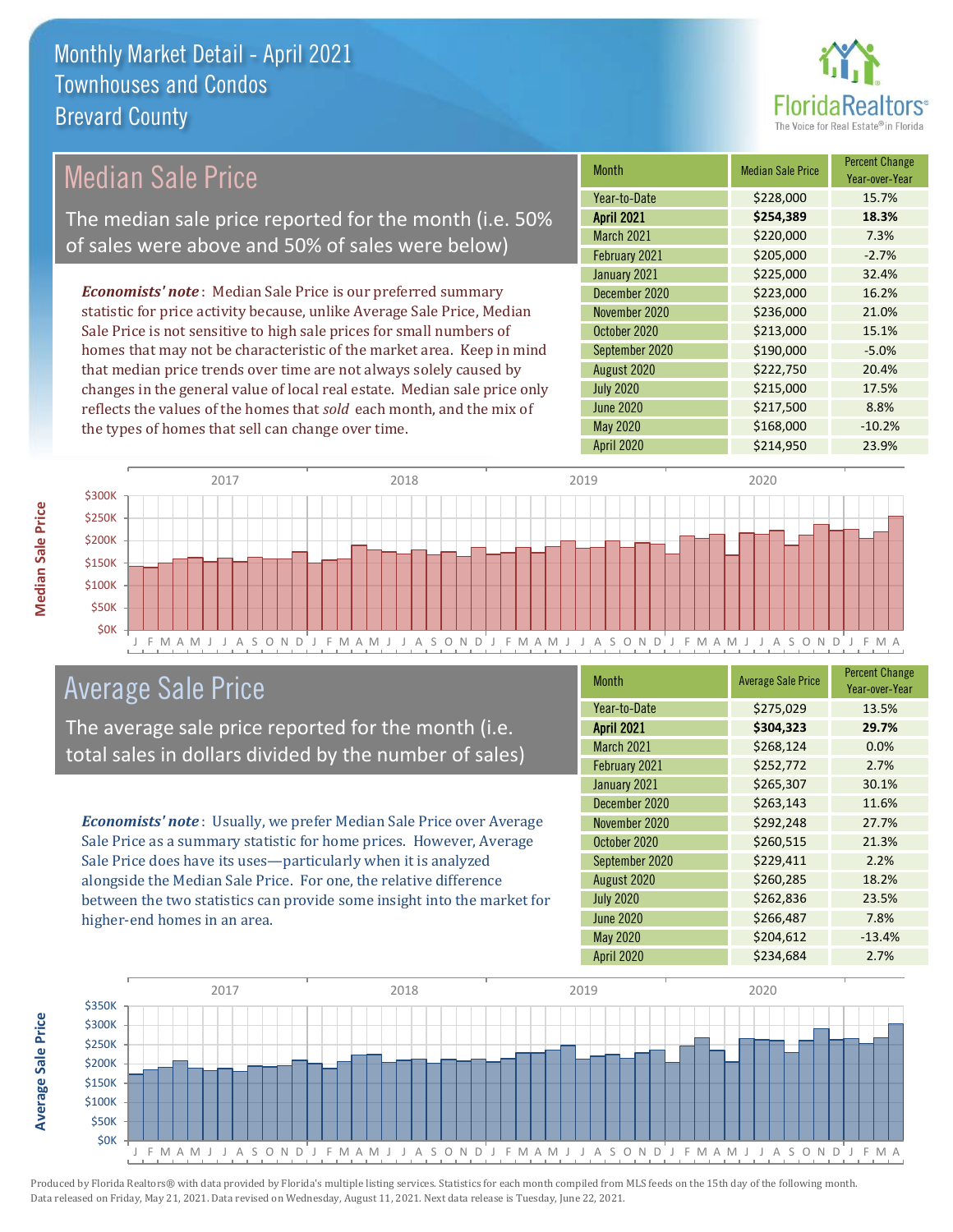

#### ollar Volume

The sum of the sale prices for all sales which closed during the month

*Economists' note* : Dollar Volume is simply the sum of all sale prices in a given time period, and can quickly be calculated by multiplying Closed Sales by Average Sale Price. It is a strong indicator of the health of the real estate industry in a market, and is of particular interest to real estate professionals, investors, analysts, and government agencies. Potential home sellers and home buyers, on the other hand, will likely be better served by paying attention to trends in the two components of Dollar Volume (i.e. sales and prices) individually.

| Month             | Dollar Volume   | <b>Percent Change</b><br>Year-over-Year |
|-------------------|-----------------|-----------------------------------------|
| Year-to-Date      | \$322.9 Million | 56.3%                                   |
| <b>April 2021</b> | \$105.9 Million | 142.6%                                  |
| <b>March 2021</b> | \$99.5 Million  | 31.6%                                   |
| February 2021     | \$64.7 Million  | 25.2%                                   |
| January 2021      | \$52.8 Million  | 48.0%                                   |
| December 2020     | \$68.7 Million  | 15.6%                                   |
| November 2020     | \$70.7 Million  | 47.2%                                   |
| October 2020      | \$73.2 Million  | 54.9%                                   |
| September 2020    | \$62.9 Million  | 27.9%                                   |
| August 2020       | \$70.3 Million  | 21.3%                                   |
| <b>July 2020</b>  | \$84.9 Million  | 39.0%                                   |
| <b>June 2020</b>  | \$61.6 Million  | 4.2%                                    |
| May 2020          | \$34.2 Million  | $-51.3%$                                |
| April 2020        | \$43.7 Million  | $-25.4%$                                |



#### Median Percent of Original List Price Received

The median of the sale price (as a percentage of the original list price) across all properties selling during the month

*Economists' note* : The Median Percent of Original List Price Received is useful as an indicator of market recovery, since it typically rises as buyers realize that the market may be moving away from them and they need to match the selling price (or better it) in order to get a contract on the house. This is usually the last measure to indicate a market has shifted from down to up, so it is what we would call a *lagging* indicator.

| <b>Month</b>      | Med. Pct. of Orig.<br><b>List Price Received</b> | <b>Percent Change</b><br>Year-over-Year |
|-------------------|--------------------------------------------------|-----------------------------------------|
| Year-to-Date      | 97.6%                                            | 1.7%                                    |
| <b>April 2021</b> | 98.5%                                            | 2.7%                                    |
| March 2021        | 97.7%                                            | 1.8%                                    |
| February 2021     | 96.0%                                            | $-0.3%$                                 |
| January 2021      | 97.2%                                            | 1.6%                                    |
| December 2020     | 96.4%                                            | 0.3%                                    |
| November 2020     | 97.0%                                            | 2.1%                                    |
| October 2020      | 96.8%                                            | 1.4%                                    |
| September 2020    | 96.5%                                            | 0.9%                                    |
| August 2020       | 95.7%                                            | 1.1%                                    |
| <b>July 2020</b>  | 96.1%                                            | 0.5%                                    |
| <b>June 2020</b>  | 95.7%                                            | $-0.2%$                                 |
| May 2020          | 95.7%                                            | 0.3%                                    |
| <b>April 2020</b> | 95.9%                                            | 0.3%                                    |

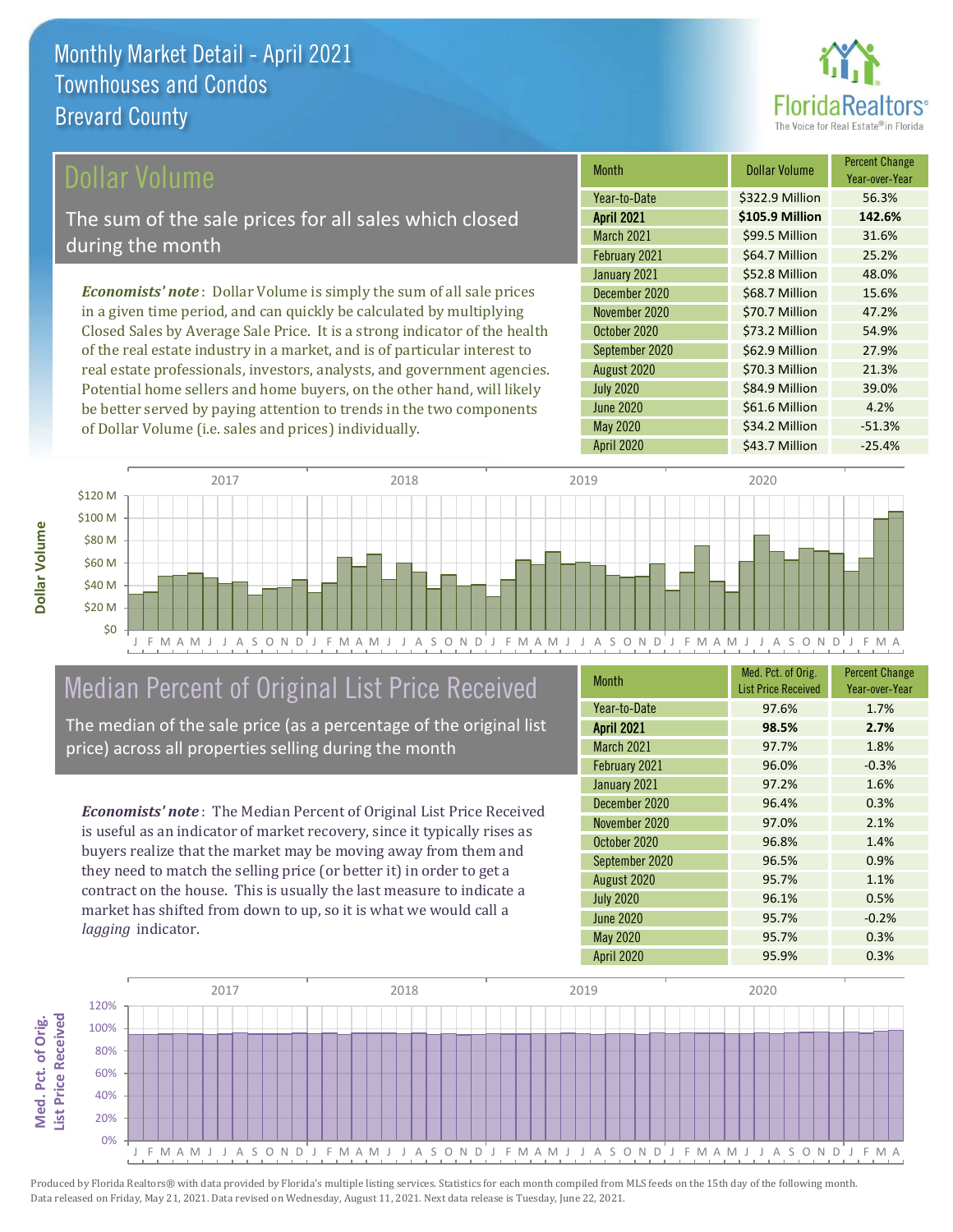

### Median Time to Contract

The median number of days between the listing date and contract date for all Closed Sales during the month

*Economists' note* : Like Time to Sale, Time to Contract is a measure of the length of the home selling process calculated for sales which closed during the month. The difference is that Time to Contract measures the number of days between the initial listing of a property and the signing of the contract which eventually led to the closing of the sale. When the gap between Median Time to Contract and Median Time to Sale grows, it is usually a sign of longer closing times and/or declining numbers of cash sales.

| Month             | <b>Median Time to</b><br>Contract | <b>Percent Change</b><br>Year-over-Year |
|-------------------|-----------------------------------|-----------------------------------------|
| Year-to-Date      | 17 Days                           | $-46.9%$                                |
| <b>April 2021</b> | 12 Days                           | $-53.8%$                                |
| March 2021        | 15 Days                           | $-50.0%$                                |
| February 2021     | 23 Days                           | $-53.1%$                                |
| January 2021      | 25 Days                           | $-32.4%$                                |
| December 2020     | 25 Days                           | $-24.2%$                                |
| November 2020     | 21 Days                           | $-44.7%$                                |
| October 2020      | 20 Days                           | $-57.4%$                                |
| September 2020    | 28 Days                           | $-41.7%$                                |
| August 2020       | 28 Days                           | $-44.0%$                                |
| <b>July 2020</b>  | 46 Days                           | 4.5%                                    |
| <b>June 2020</b>  | 43 Days                           | 26.5%                                   |
| May 2020          | 37 Days                           | $-7.5%$                                 |
| <b>April 2020</b> | 26 Days                           | $-49.0%$                                |



#### Median Time to Sale

**Median Time to** 

**Median Time to** 

The median number of days between the listing date and closing date for all Closed Sales during the month

*Economists' note* : Time to Sale is a measure of the length of the home selling process, calculated as the number of days between the initial listing of a property and the closing of the sale. *Median* Time to Sale is the amount of time the "middle" property selling this month was on the market. That is, 50% of homes selling this month took *less* time to sell, and 50% of homes took *more* time to sell. Median Time to Sale gives a more accurate picture than Average Time to Sale, which can be skewed upward by small numbers of properties taking an abnormally long time to sell.

| <b>Month</b>      | <b>Median Time to Sale</b> | <b>Percent Change</b><br>Year-over-Year |
|-------------------|----------------------------|-----------------------------------------|
| Year-to-Date      | 56 Days                    | $-25.3%$                                |
| <b>April 2021</b> | 52 Days                    | $-27.8%$                                |
| March 2021        | 53 Days                    | $-23.2%$                                |
| February 2021     | 64 Days                    | $-27.3%$                                |
| January 2021      | 66 Days                    | $-12.0%$                                |
| December 2020     | 63 Days                    | $-19.2%$                                |
| November 2020     | 64 Days                    | $-20.0%$                                |
| October 2020      | 57 Days                    | $-31.3%$                                |
| September 2020    | 64 Days                    | $-30.4%$                                |
| August 2020       | 71 Days                    | $-12.3%$                                |
| <b>July 2020</b>  | 85 Days                    | 6.3%                                    |
| <b>June 2020</b>  | 84 Days                    | 15.1%                                   |
| <b>May 2020</b>   | 67 Days                    | $-11.8%$                                |
| April 2020        | 72 Days                    | $-13.3%$                                |

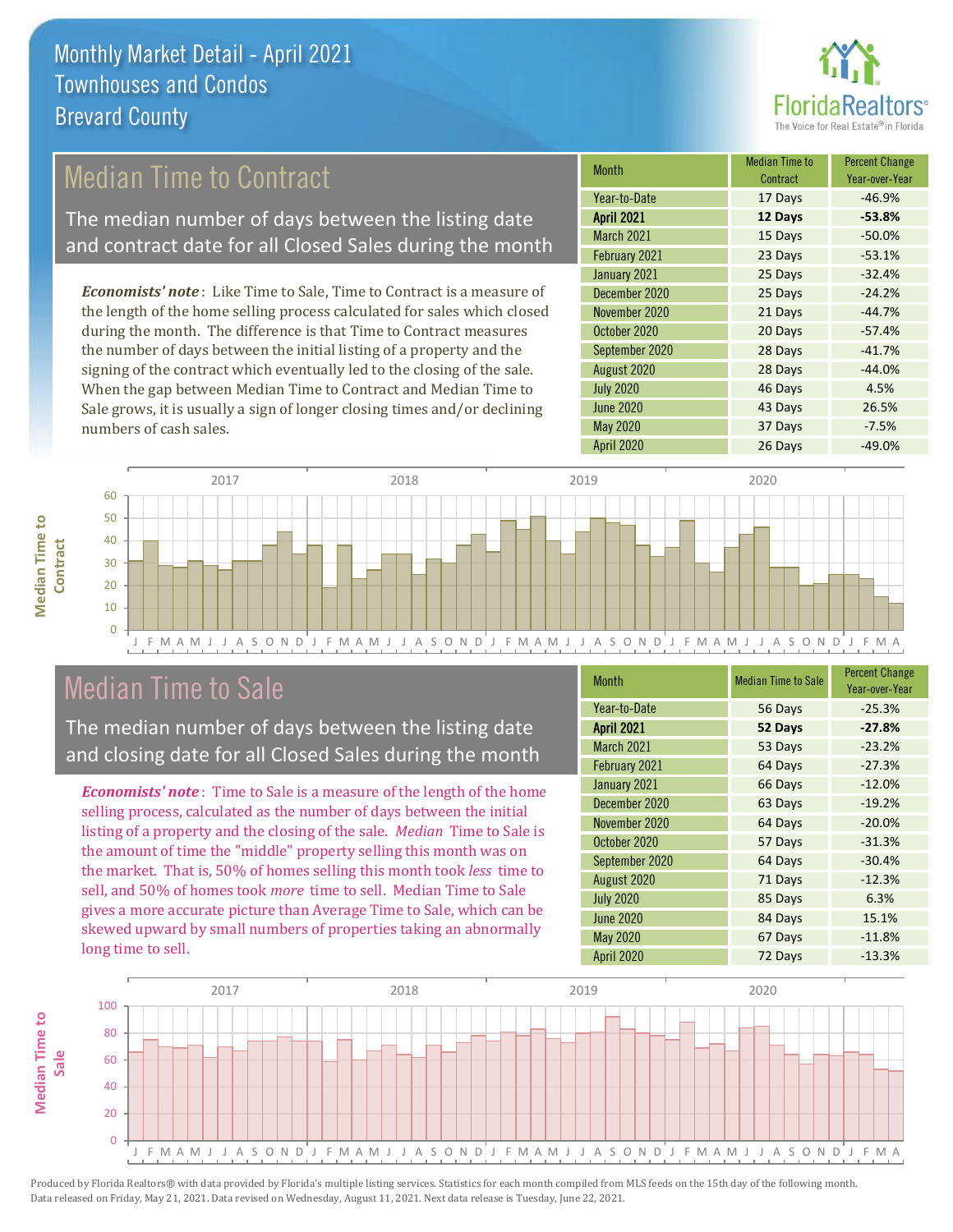distressed properties for sale.



| <b>New Pending Sales</b>                                                       | <b>Month</b>      | <b>New Pending Sales</b> | <b>Percent Change</b><br>Year-over-Year |
|--------------------------------------------------------------------------------|-------------------|--------------------------|-----------------------------------------|
|                                                                                | Year-to-Date      | 1,412                    | 49.4%                                   |
| The number of listed properties that went under                                | <b>April 2021</b> | 308                      | 93.7%                                   |
| contract during the month                                                      | <b>March 2021</b> | 414                      | 97.1%                                   |
|                                                                                | February 2021     | 349                      | 22.0%                                   |
|                                                                                | January 2021      | 341                      | 17.6%                                   |
| <b>Economists' note</b> : Because of the typical length of time it takes for a | December 2020     | 233                      | 33.9%                                   |
| sale to close, economists consider Pending Sales to be a decent                | November 2020     | 245                      | $-1.2%$                                 |
| indicator of potential future Closed Sales. It is important to bear in         | October 2020      | 291                      | 9.0%                                    |
| mind, however, that not all Pending Sales will be closed successfully.         | September 2020    | 255                      | 23.8%                                   |
| So, the effectiveness of Pending Sales as a future indicator of Closed         | August 2020       | 335                      | 24.5%                                   |
| Sales is susceptible to changes in market conditions such as the               | <b>July 2020</b>  | 310                      | 3.3%                                    |



# New Listings

The number of properties put onto the market during the month

availability of financing for homebuyers and the inventory of

*Economists' note* : New Listings tend to rise in delayed response to increasing prices, so they are often seen as a lagging indicator of market health. As prices rise, potential sellers raise their estimations of value—and in the most recent cycle, rising prices have freed up many potential sellers who were previously underwater on their mortgages. Note that in our calculations, we take care to not include properties that were recently taken off the market and quickly relisted, since these are not really *new* listings.

| <b>Month</b>      | <b>New Listings</b> | <b>Percent Change</b><br>Year-over-Year |
|-------------------|---------------------|-----------------------------------------|
| Year-to-Date      | 1,275               | 11.6%                                   |
| <b>April 2021</b> | 317                 | 56.2%                                   |
| <b>March 2021</b> | 340                 | 14.1%                                   |
| February 2021     | 310                 | 6.2%                                    |
| January 2021      | 308                 | $-11.7%$                                |
| December 2020     | 226                 | $-1.7%$                                 |
| November 2020     | 292                 | 3.9%                                    |
| October 2020      | 289                 | $-10.8%$                                |
| September 2020    | 253                 | 16.6%                                   |
| August 2020       | 326                 | 14.8%                                   |
| <b>July 2020</b>  | 286                 | 1.4%                                    |
| <b>June 2020</b>  | 258                 | $-23.4%$                                |
| <b>May 2020</b>   | 302                 | $-8.8%$                                 |
| April 2020        | 203                 | $-34.3%$                                |

June 2020 329 11.1% May 2020 268 -1.1%



**New Listings**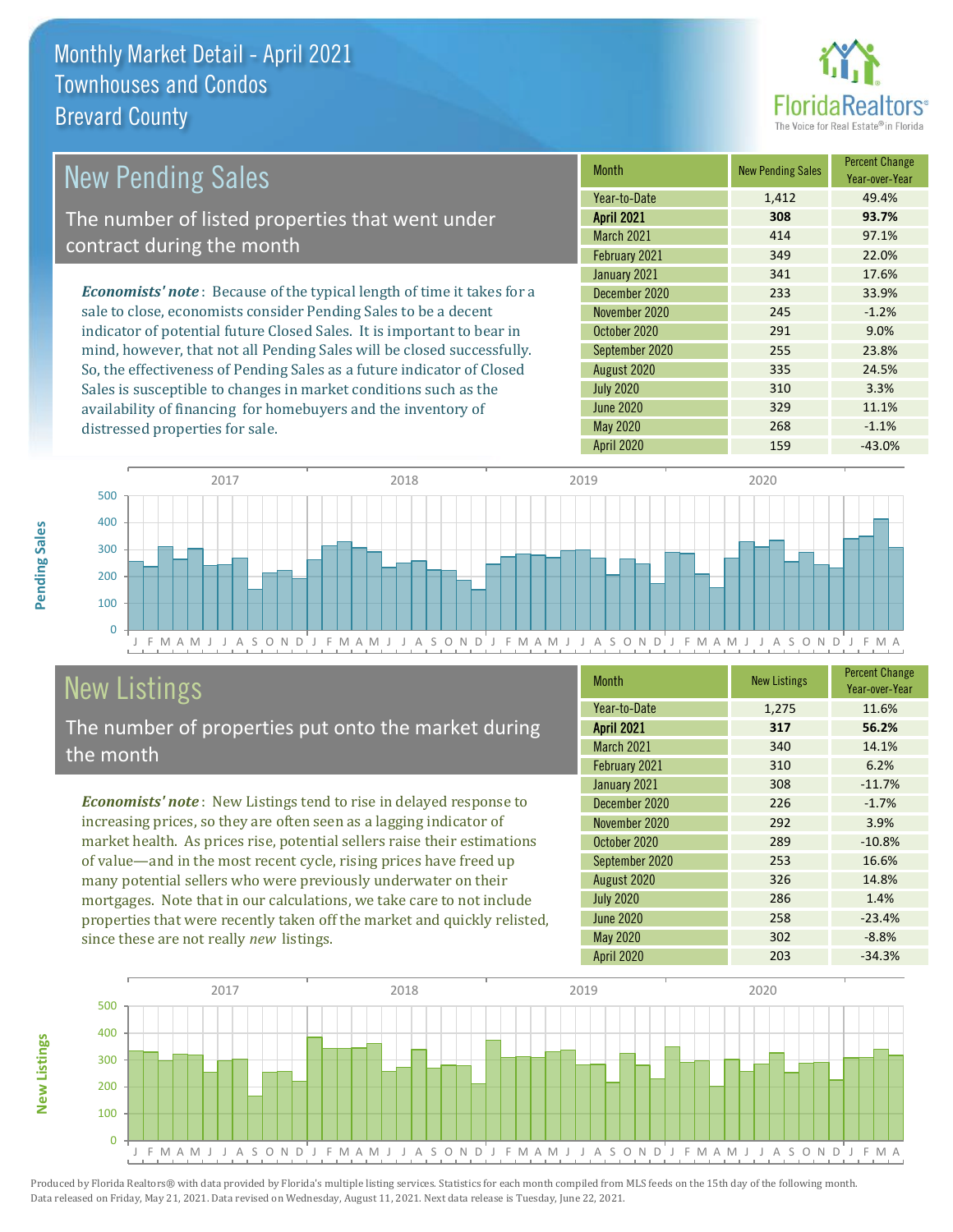

# Inventory (Active Listings) The number of property listings active at the end of the month

*Economists' note* : There are a number of ways to define and calculate Inventory. Our method is to simply count the number of active listings on the last day of the month, and hold this number to compare with the same month the following year. Inventory rises when New Listings are outpacing the number of listings that go off-market (regardless of whether they actually sell). Likewise, it falls when New Listings aren't keeping up with the rate at which homes are going off-market.

| <b>Month</b>             | Inventory | <b>Percent Change</b><br>Year-over-Year |
|--------------------------|-----------|-----------------------------------------|
| <b>YTD (Monthly Avg)</b> | 397       | $-52.0%$                                |
| <b>April 2021</b>        | 317       | $-61.7%$                                |
| <b>March 2021</b>        | 339       | $-60.2%$                                |
| February 2021            | 440       | $-45.7%$                                |
| January 2021             | 493       | $-40.2%$                                |
| December 2020            | 552       | $-28.0%$                                |
| November 2020            | 588       | $-26.9%$                                |
| October 2020             | 564       | $-30.1%$                                |
| September 2020           | 584       | $-26.7%$                                |
| August 2020              | 624       | $-23.8%$                                |
| <b>July 2020</b>         | 654       | $-23.3%$                                |
| <b>June 2020</b>         | 689       | $-22.4%$                                |
| <b>May 2020</b>          | 801       | $-11.8%$                                |
| <b>April 2020</b>        | 827       | $-8.3%$                                 |



# Months Supply of Inventory

An estimate of the number of months it will take to deplete the current Inventory given recent sales rates

*Economists' note* : MSI is a useful indicator of market conditions. The benchmark for a balanced market (favoring neither buyer nor seller) is 5.5 months of inventory. Anything higher is traditionally a buyers' market, and anything lower is a sellers' market. There is no single accepted way of calculating MSI. A common method is to divide current Inventory by the most recent month's Closed Sales count, but this count is a usually poor predictor of future Closed Sales due to seasonal cycles. To eliminate seasonal effects, we use the 12-month average of monthly Closed Sales instead.

| <b>Month</b>             | <b>Months Supply</b> | <b>Percent Change</b><br>Year-over-Year |
|--------------------------|----------------------|-----------------------------------------|
| <b>YTD (Monthly Avg)</b> | 1.6                  | $-52.9%$                                |
| <b>April 2021</b>        | 1.2                  | $-65.7%$                                |
| March 2021               | 1.3                  | $-62.9%$                                |
| February 2021            | 1.8                  | $-45.5%$                                |
| January 2021             | 2.0                  | $-41.2%$                                |
| December 2020            | 2.3                  | $-28.1%$                                |
| November 2020            | 2.4                  | $-29.4%$                                |
| October 2020             | 2.4                  | $-31.4%$                                |
| September 2020           | 2.5                  | $-26.5%$                                |
| August 2020              | 2.7                  | $-22.9%$                                |
| <b>July 2020</b>         | 2.9                  | $-21.6%$                                |
| <b>June 2020</b>         | 3.1                  | $-20.5%$                                |
| <b>May 2020</b>          | 3.5                  | $-12.5%$                                |
| April 2020               | 3.5                  | $-10.3%$                                |

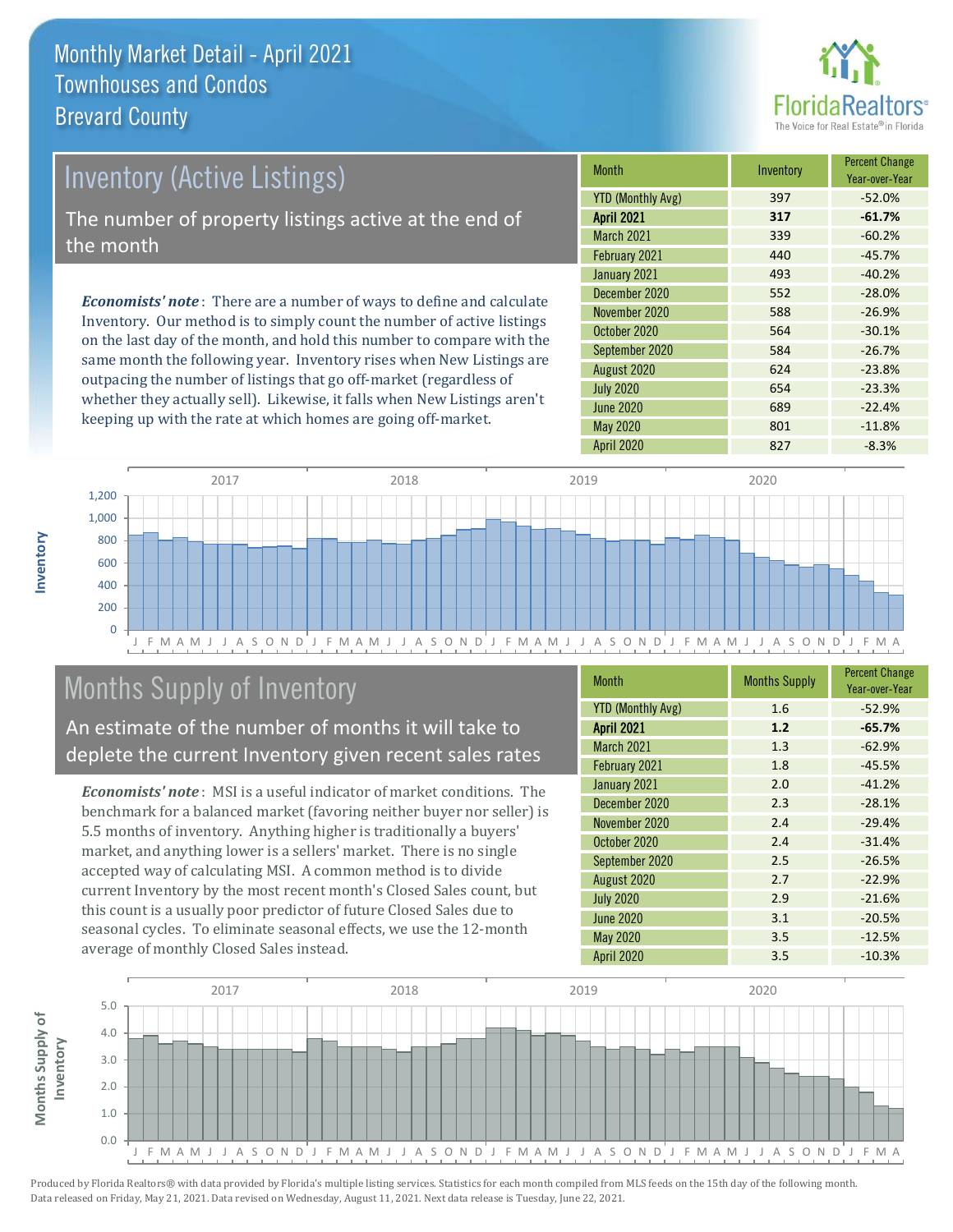than changes from one month to the next.



#### *Economists' note:* Closed Sales are one of the simplest—yet most important—indicators for the residential real estate market. When comparing Closed Sales across markets of different sizes, we recommend comparing the percent changes in sales rather than the number of sales. Closed Sales (and many other market metrics) are affected by seasonal cycles, so actual trends are more accurately represented by year-over-year changes (i.e. comparing a month's sales to the amount of sales in the same month in the previous year), rather \$1,000,000 or more 4 N/A \$250,000 - \$299,999 52 173.7% \$300,000 - \$399,999 58 65.7% \$400,000 - \$599,999 53 278.6% \$600,000 - \$999,999 20 900.0% \$150,000 - \$199,999 61 103.3% \$200,000 - \$249,999 39 21.9% \$100,000 - \$149,999 45 32.4% Sale Price Closed Sales Percent Change Year-over-Year Less than \$50,000 0 0 -100.0%  $$50,000 - $99,999$  16  $-11.1\%$ Closed Sales by Sale Price The number of sales transactions which closed during the month



#### Median Time to Contract by Sale Price The median number of days between the listing date and contract date for all Closed Sales during the month

*Economists' note* : Like Time to Sale, Time to Contract is a measure of the length of the home selling process calculated for sales which closed during the month. The difference is that Time to Contract measures the number of days between the initial listing of a property and the signing of the contract which eventually led to the closing of the sale. When the gap between Median Time to Contract and Median Time to Sale grows, it is usually a sign of longer closing times and/or declining numbers of cash sales.

| <b>Sale Price</b>     | Median Time to<br>Contract | <b>Percent Change</b><br>Year-over-Year |
|-----------------------|----------------------------|-----------------------------------------|
| Less than \$50,000    | (No Sales)                 | N/A                                     |
| $$50,000 - $99,999$   | 27 Days                    | 35.0%                                   |
| $$100,000 - $149,999$ | 13 Days                    | 44.4%                                   |
| \$150,000 - \$199,999 | 13 Days                    | $-55.2%$                                |
| \$200,000 - \$249,999 | 8 Days                     | $-66.7%$                                |
| \$250,000 - \$299,999 | 8 Days                     | $-70.4%$                                |
| \$300,000 - \$399,999 | 14 Days                    | $-70.2%$                                |
| \$400,000 - \$599,999 | 20 Days                    | $-51.2%$                                |
| \$600,000 - \$999,999 | 9 Days                     | $-47.1%$                                |
| \$1,000,000 or more   | 14 Days                    | N/A                                     |

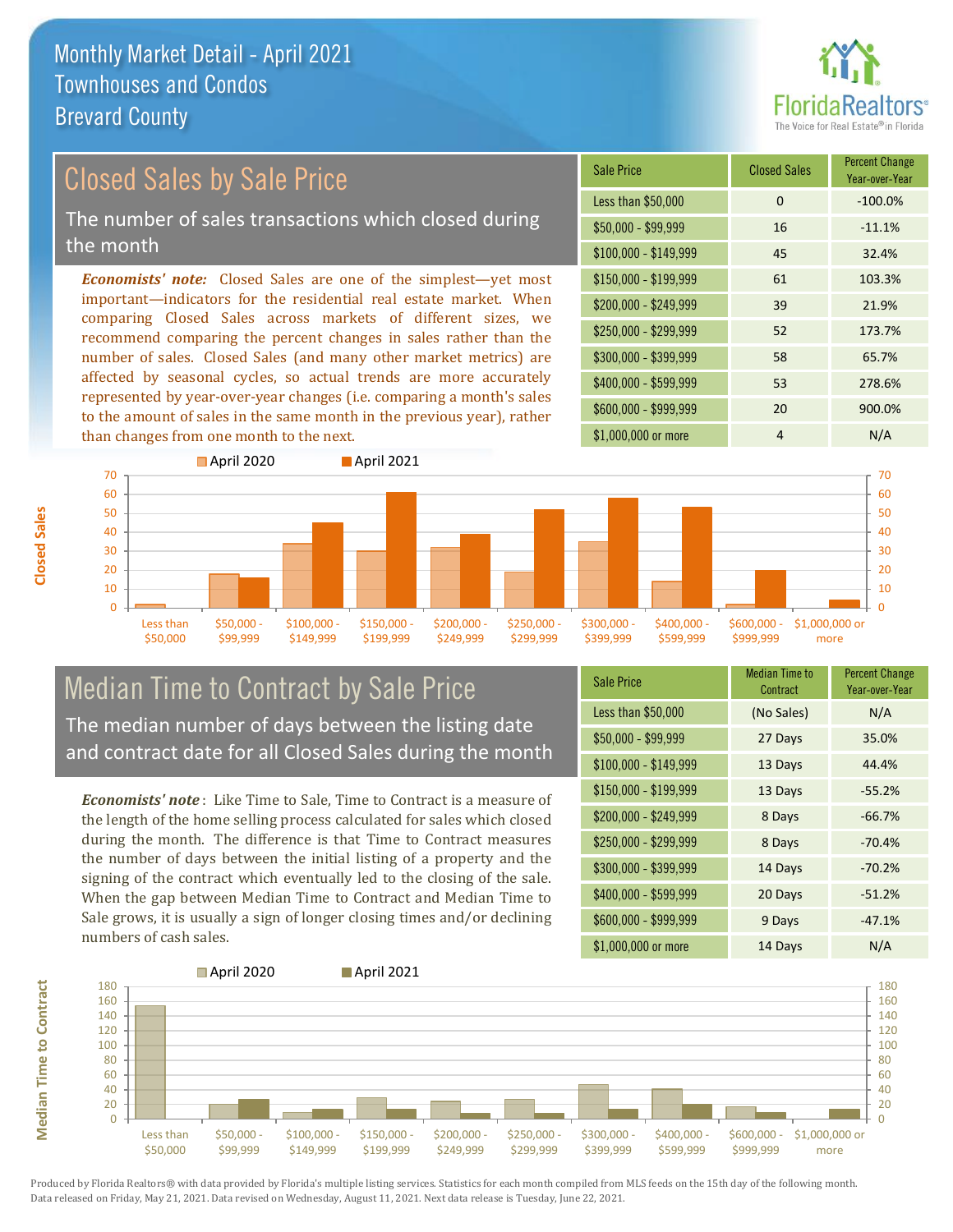

# New Listings by Initial Listing Price

The number of properties put onto the market during the month

*Economists' note:* New Listings tend to rise in delayed response to increasing prices, so they are often seen as a lagging indicator of market health. As prices rise, potential sellers raise their estimations of value—and in the most recent cycle, rising prices have freed up many potential sellers who were previously underwater on their mortgages. Note that in our calculations, we take care to not include properties that were recently taken off the market and quickly relisted, since these are not really *new* listings.

| <b>Initial Listing Price</b> | <b>New Listings</b> | <b>Percent Change</b><br>Year-over-Year |
|------------------------------|---------------------|-----------------------------------------|
| Less than \$50,000           | 0                   | $-100.0%$                               |
| $$50,000 - $99,999$          | 14                  | $-36.4%$                                |
| $$100,000 - $149,999$        | 48                  | 11.6%                                   |
| $$150,000 - $199,999$        | 53                  | 60.6%                                   |
| \$200,000 - \$249,999        | 43                  | 104.8%                                  |
| \$250,000 - \$299,999        | 39                  | 200.0%                                  |
| \$300,000 - \$399,999        | 48                  | 11.6%                                   |
| \$400,000 - \$599,999        | 46                  | 155.6%                                  |
| \$600,000 - \$999,999        | 22                  | 144.4%                                  |
| \$1,000,000 or more          | 4                   | N/A                                     |



#### Inventory by Current Listing Price The number of property listings active at the end of the month

*Economists' note* : There are a number of ways to define and calculate Inventory. Our method is to simply count the number of active listings on the last day of the month, and hold this number to compare with the same month the following year. Inventory rises when New Listings are outpacing the number of listings that go off-market (regardless of whether they actually sell). Likewise, it falls when New Listings aren't keeping up with the rate at which homes are going off-market.

| <b>Current Listing Price</b> | Inventory | <b>Percent Change</b><br>Year-over-Year |
|------------------------------|-----------|-----------------------------------------|
| Less than \$50,000           | 0         | N/A                                     |
| \$50,000 - \$99,999          | 13        | $-74.5%$                                |
| $$100,000 - $149,999$        | 47        | $-53.0%$                                |
| $$150,000 - $199,999$        | 36        | $-67.9%$                                |
| \$200,000 - \$249,999        | 22        | $-67.2%$                                |
| \$250,000 - \$299,999        | 31        | $-66.3%$                                |
| \$300,000 - \$399,999        | 46        | $-72.5%$                                |
| \$400,000 - \$599,999        | 62        | $-52.7%$                                |
| \$600,000 - \$999,999        | 40        | $-41.2%$                                |
| \$1,000,000 or more          | 20        | $-48.7%$                                |



Produced by Florida Realtors® with data provided by Florida's multiple listing services. Statistics for each month compiled from MLS feeds on the 15th day of the following month. Data released on Friday, May 21, 2021. Data revised on Wednesday, August 11, 2021. Next data release is Tuesday, June 22, 2021.

**Inventory**